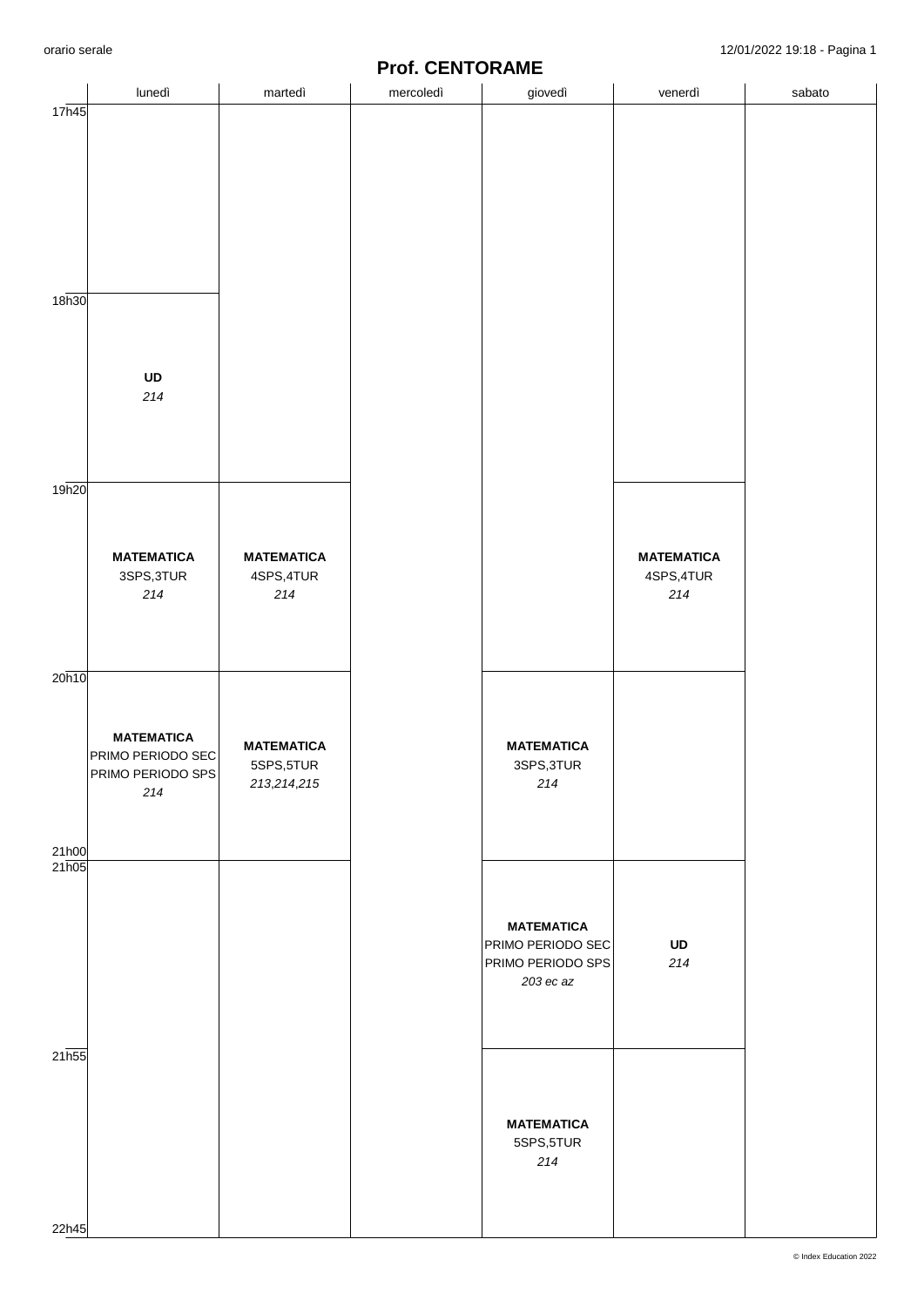|                            | lunedì | martedì                                       | .<br>.<br>mercoledì                                                   | ,,,,,,<br>giovedì                            | venerdì | sabato |
|----------------------------|--------|-----------------------------------------------|-----------------------------------------------------------------------|----------------------------------------------|---------|--------|
| 17h45<br>18h30             |        |                                               |                                                                       |                                              |         |        |
|                            |        | <b>DIRITTO EC</b><br>203 ec az                | <b>DIRITTO EC</b><br>PRIMO PERIODO SPS PRIMO PERIODO SPS<br>203 ec az |                                              |         |        |
| 19h20                      |        | <b>DIRITTO EC</b><br>PRIMO PERIODO SEC<br>204 | <b>DISP</b><br>$214$                                                  | <b>LEGISLAZIONE TURISTICA</b><br>4TUR<br>208 |         |        |
| 20h10                      |        |                                               | <b>DIRITTO EC</b><br>PRIMO PERIODO SEC<br>204                         | UD<br>204                                    |         |        |
| $\frac{21h00}{21h05}$      |        |                                               | LEGISLAZIONE TURISTICA LEGISLAZIONE TURISTICA<br>3TUR<br>206          | 3TUR<br>206                                  |         |        |
| 21 <sub>h55</sub><br>22h45 |        |                                               | <b>LEGISLAZIONE TURISTICA</b><br>4TUR<br>208                          |                                              |         |        |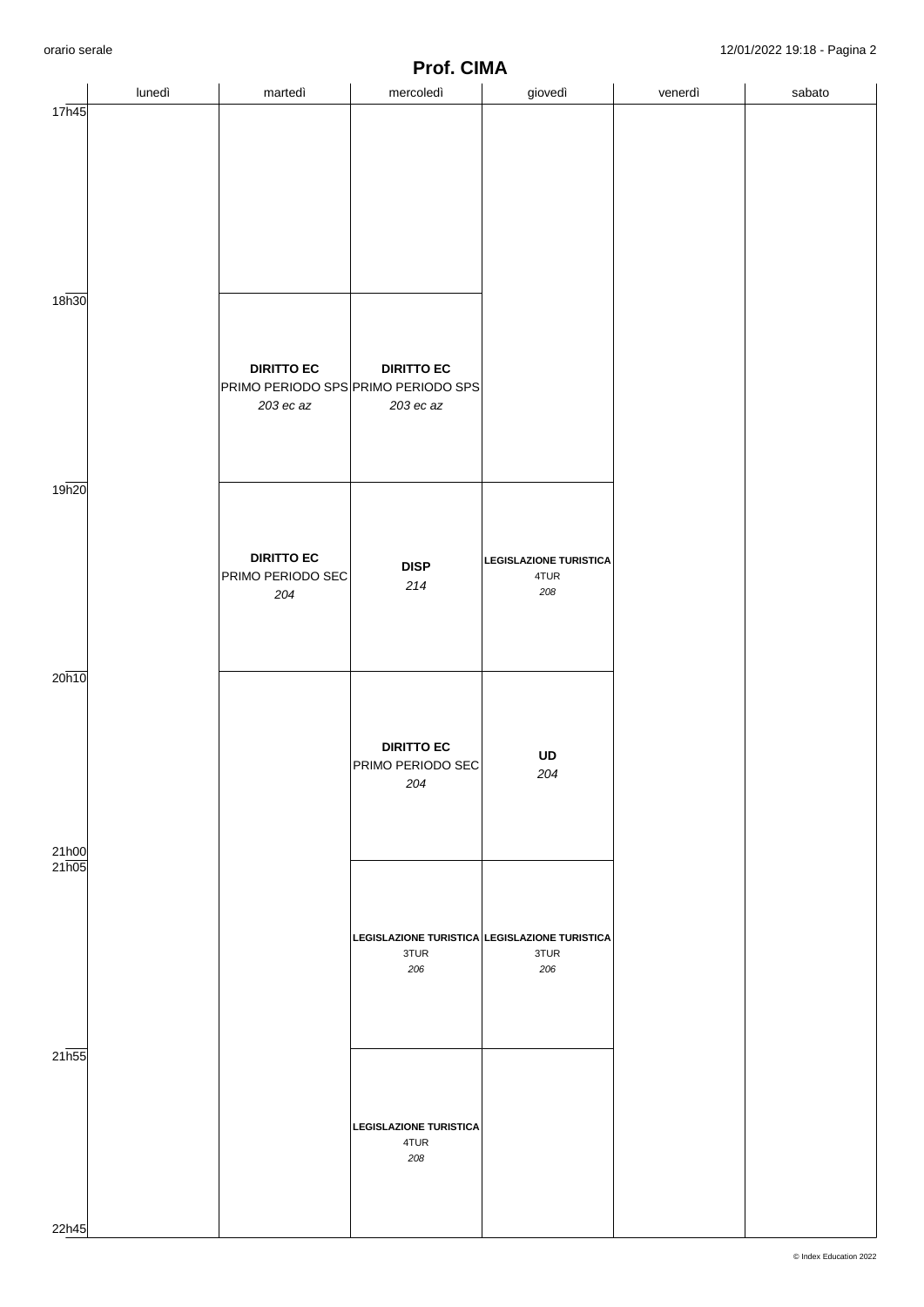|                       | nano soralo<br>$127017202210.10$ $1$ agma 0<br><b>CIOLA</b> |         |           |                                                                     |         |        |  |  |
|-----------------------|-------------------------------------------------------------|---------|-----------|---------------------------------------------------------------------|---------|--------|--|--|
|                       | lunedì                                                      | martedì | mercoledì | giovedì                                                             | venerdì | sabato |  |  |
| 17h45                 |                                                             |         |           |                                                                     |         |        |  |  |
| 18 <sub>h30</sub>     |                                                             |         |           | <b>TTT</b><br>PRIMO PERIODO SEC<br>PRIMO PERIODO SPS<br>$L$ inf 211 |         |        |  |  |
| 19h20                 |                                                             |         |           | <b>TTT</b><br>PRIMO PERIODO SEC<br>PRIMO PERIODO SPS<br>$L$ inf 211 |         |        |  |  |
| 20h10                 |                                                             |         |           |                                                                     |         |        |  |  |
| $\frac{21h00}{21h05}$ |                                                             |         |           |                                                                     |         |        |  |  |
| $21\overline{h55}$    |                                                             |         |           |                                                                     |         |        |  |  |
| 22h45                 |                                                             |         |           |                                                                     |         |        |  |  |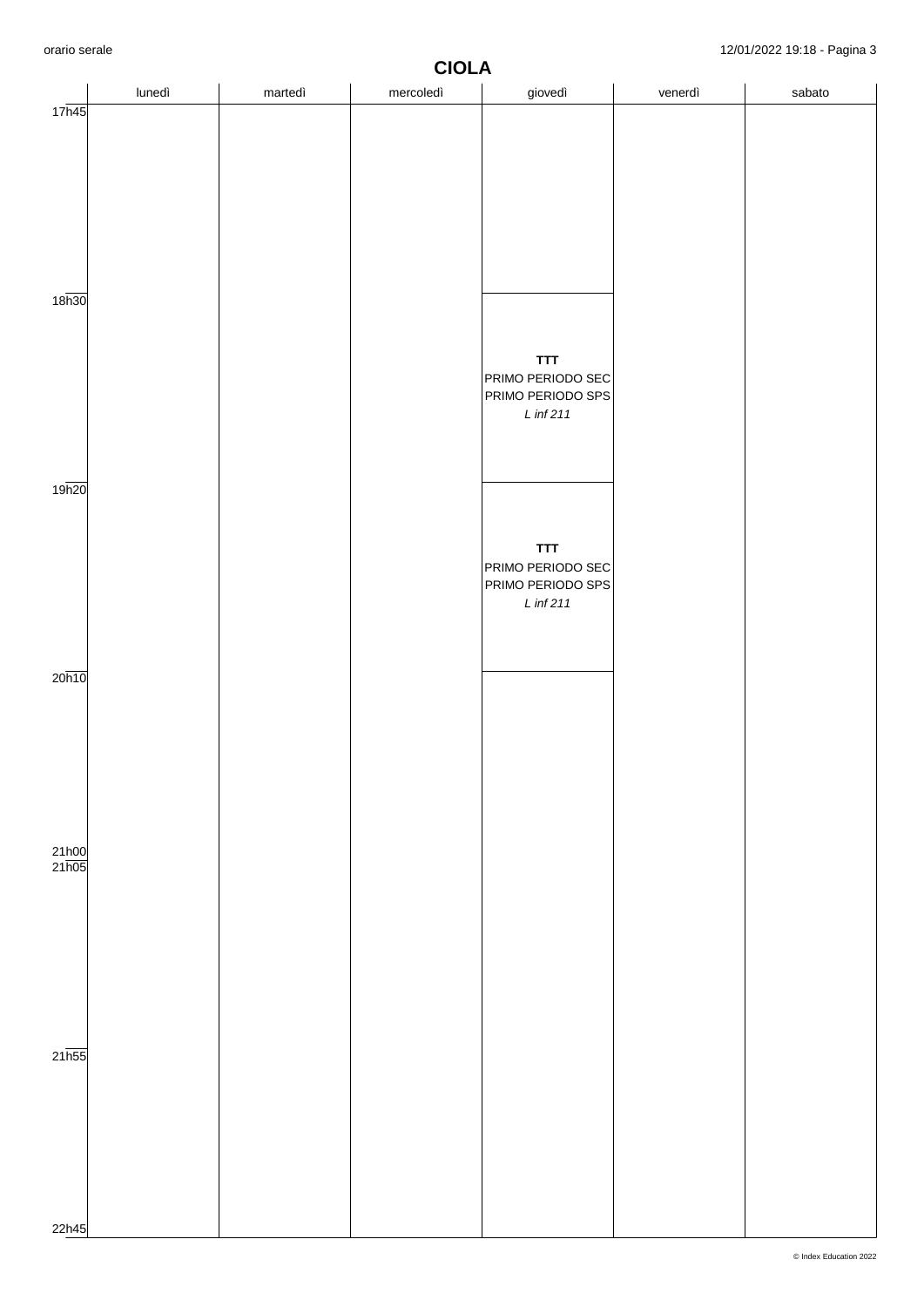|                            |                               |                                     | PLYNU LIN                                                             |                                     |                                                                       |        |
|----------------------------|-------------------------------|-------------------------------------|-----------------------------------------------------------------------|-------------------------------------|-----------------------------------------------------------------------|--------|
|                            | lunedì                        | martedì                             | mercoledì                                                             | giovedì                             | venerdì                                                               | sabato |
| 17h45                      |                               |                                     |                                                                       |                                     |                                                                       |        |
|                            |                               |                                     | <b>INGLESE</b><br>5TUR<br>215                                         |                                     |                                                                       |        |
| 18h30                      |                               |                                     |                                                                       |                                     |                                                                       |        |
|                            | <b>INGLESE</b><br>4TUR<br>208 |                                     | <b>INGLESE</b><br>4SPS<br>207                                         |                                     | <b>INGLESE</b><br>3SPS, 3TUR<br>205                                   |        |
| 19 <sub>h20</sub>          |                               |                                     |                                                                       |                                     |                                                                       |        |
|                            | <b>INGLESE</b><br>5TUR<br>215 |                                     | <b>INGLESE</b><br>4SPS<br>207                                         |                                     | <b>INGLESE</b><br>PRIMO PERIODO SEC<br>PRIMO PERIODO SPS<br>203 ec az |        |
| 20h10                      |                               |                                     |                                                                       |                                     |                                                                       |        |
| 21h00                      | ${\sf SD}$<br>212 ec az       |                                     | <b>INGLESE</b><br>5SPS<br>213                                         | <b>DISP</b><br>212 ec az            | <b>INGLESE</b><br>4SPS<br>207                                         |        |
| 21h05                      | ${\sf SD}$<br>212 ec az       | <b>INGLESE</b><br>3SPS, 3TUR<br>205 | UD<br>212 ec az                                                       | <b>INGLESE</b><br>4TUR<br>208       | <b>INGLESE</b><br>5SPS<br>213                                         |        |
| 21 <sub>h55</sub><br>22h45 | <b>INGLESE</b><br>5SPS<br>213 | <b>INGLESE</b><br>5TUR<br>215       | <b>INGLESE</b><br>PRIMO PERIODO SEC<br>PRIMO PERIODO SPS<br>203 ec az | <b>INGLESE</b><br>3SPS, 3TUR<br>205 | <b>INGLESE</b><br>4TUR<br>208                                         |        |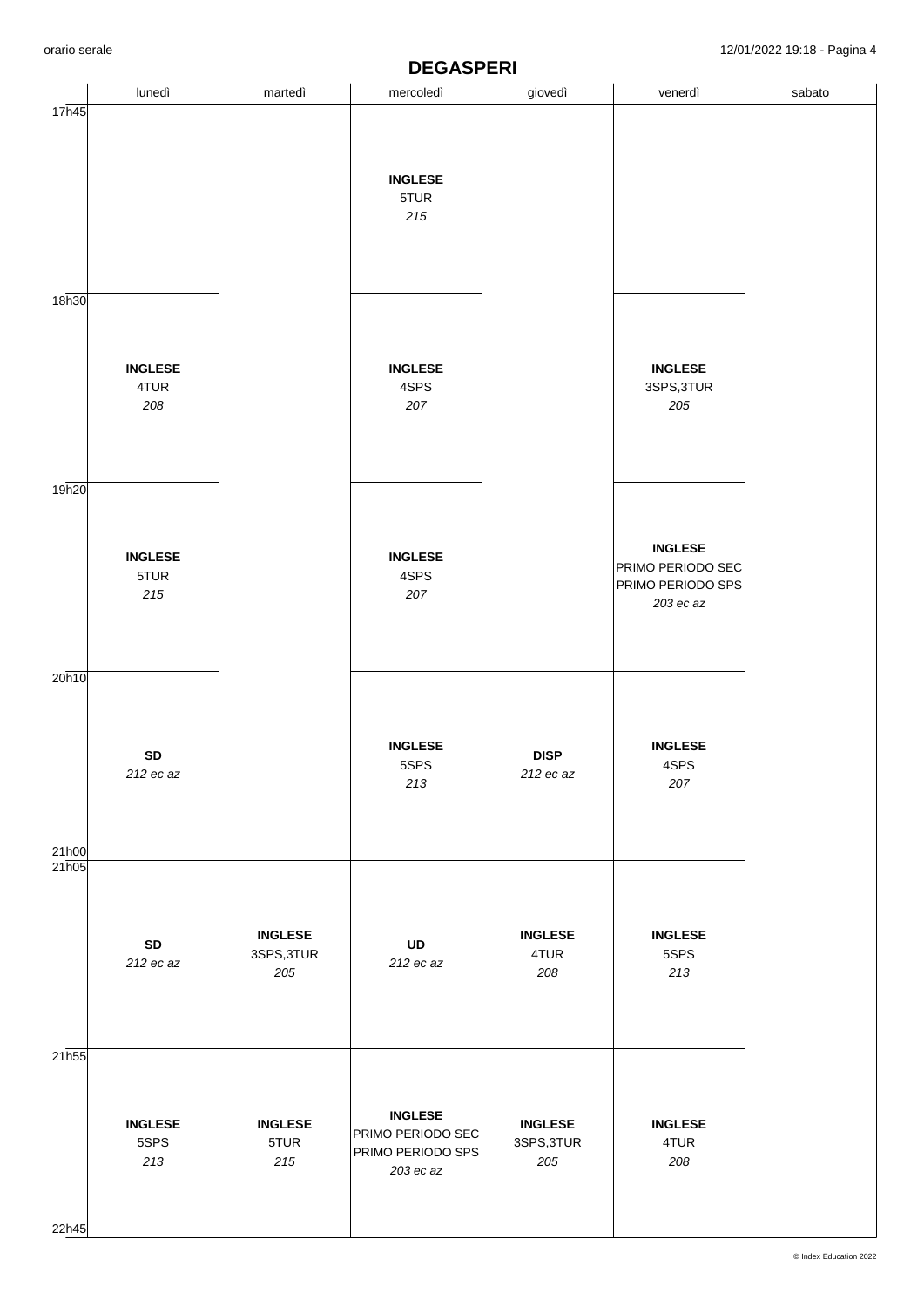|                |                                                        |                                                                 | <u>IIVI. VIVI IIIVA</u>          |                                  |                                  |        |
|----------------|--------------------------------------------------------|-----------------------------------------------------------------|----------------------------------|----------------------------------|----------------------------------|--------|
|                | lunedì                                                 | martedì                                                         | mercoledì                        | giovedì                          | venerdì                          | sabato |
| 17h45<br>18h30 |                                                        |                                                                 |                                  |                                  |                                  |        |
|                | <b>SCIENZE UMANE</b><br>PRIMO PERIODO SPS<br>203 ec az |                                                                 | <b>PSICOLOGIA</b><br>5SPS<br>213 |                                  |                                  |        |
| 19h20          | <b>SCIENZE UMANE</b><br>PRIMO PERIODO SPS<br>203 ec az |                                                                 | UD<br>204                        | <b>PSICOLOGIA</b><br>5SPS<br>213 | <b>PSICOLOGIA</b><br>5SPS<br>213 |        |
| 20h10<br>21h00 | <b>PSICOLOGIA</b><br>3SPS<br>204                       | <b>MTD/PSI</b><br><b>MEGA</b><br>PRIMO PERIODO SPS<br>203 ec az | <b>PSICOLOGIA</b><br>4SPS<br>207 |                                  | UD<br>206                        |        |
| 21h05          | <b>PSICOLOGIA</b><br>3SPS<br>207                       | $\mathsf T$<br>204                                              |                                  |                                  |                                  |        |
| 21h55<br>22h45 | <b>PSICOLOGIA</b><br>4SPS<br>207                       | <b>PSICOLOGIA</b><br>4SPS<br>207                                | <b>PSICOLOGIA</b><br>3SPS<br>204 |                                  |                                  |        |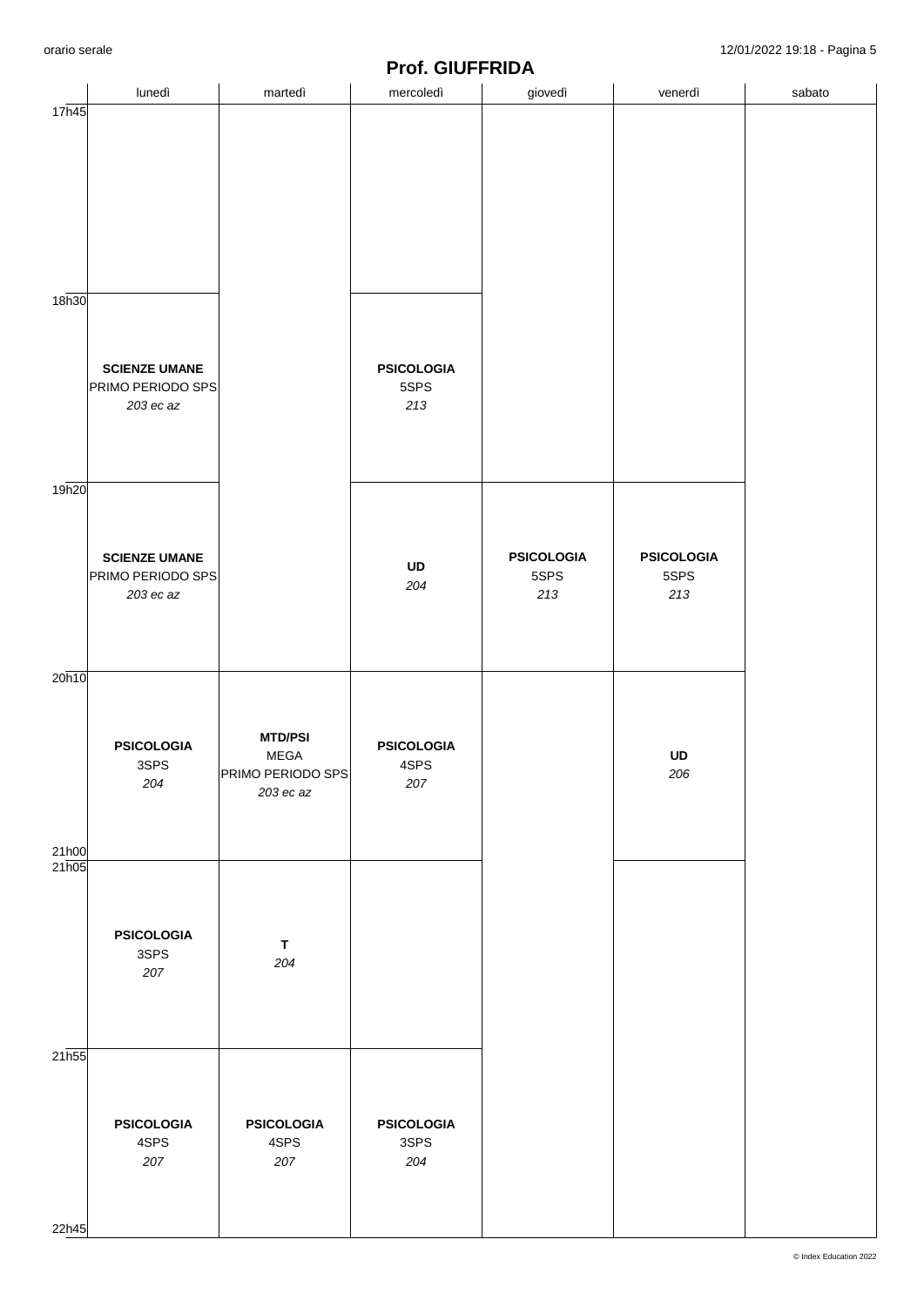|                             | lunedì | martedì | $ -$<br>mercoledì                                                     | $ -$<br>giovedì                | venerdì         | sabato |
|-----------------------------|--------|---------|-----------------------------------------------------------------------|--------------------------------|-----------------|--------|
| 17h45                       |        |         |                                                                       |                                |                 |        |
| 18 <sub>h30</sub>           |        |         |                                                                       |                                |                 |        |
| 19h20                       |        |         | <b>ITALIANO</b><br>PRIMO PERIODO SPS<br>$203$ ec az                   | <b>DISP</b><br>204             |                 |        |
| 20h10                       |        |         | <b>ITALIANO</b><br>PRIMO PERIODO SPS PRIMO PERIODO SPS<br>$203$ ec az | <b>ITALIANO</b><br>$203$ ec az |                 |        |
| 21h00<br>$21\overline{h05}$ |        |         |                                                                       |                                | UD<br>212 ec az |        |
| $21\overline{\text{h}55}$   |        |         |                                                                       |                                |                 |        |
| 22h45                       |        |         |                                                                       |                                |                 |        |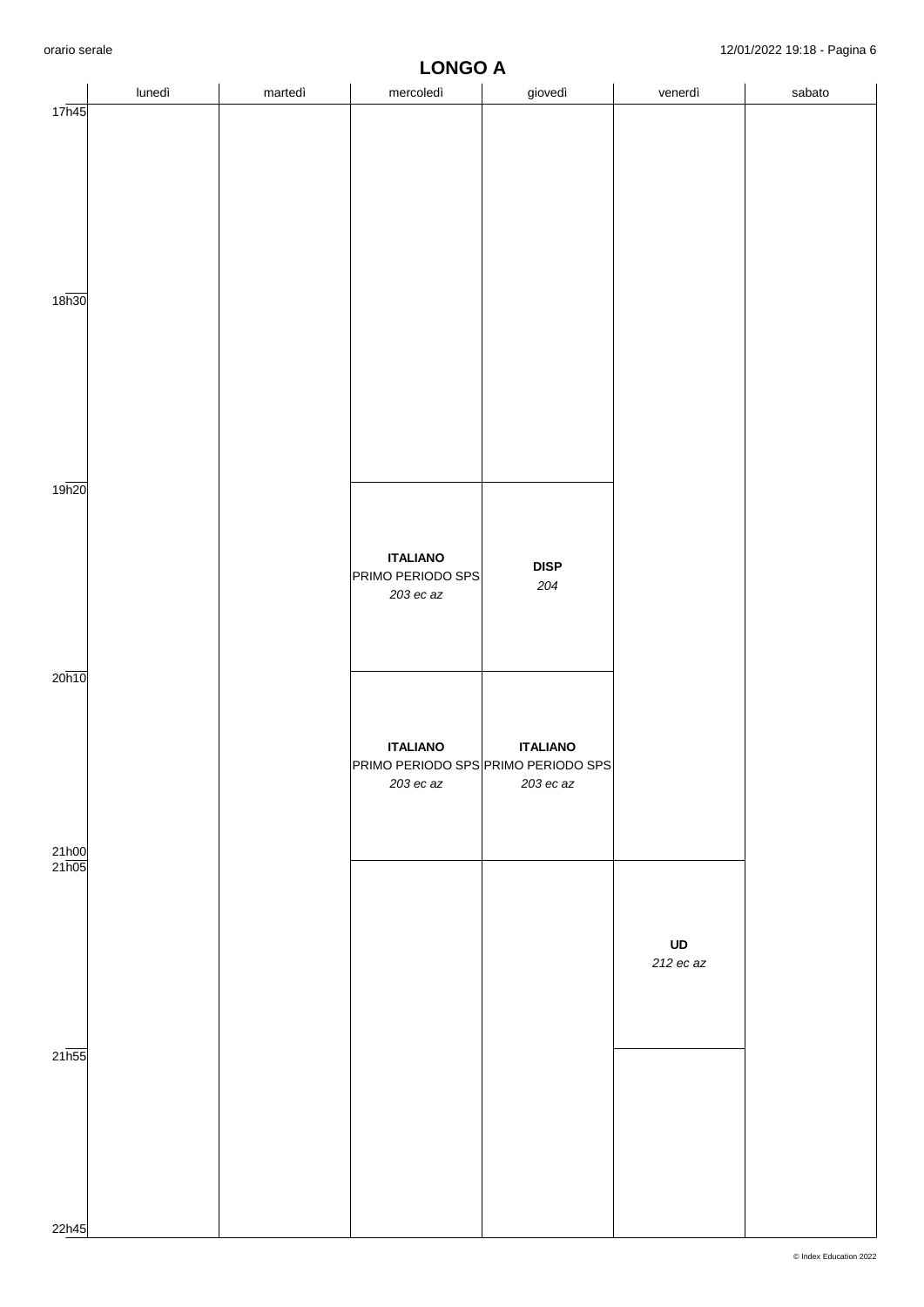|                    |        |         | <b>LONGO M</b> |         |                   |        |
|--------------------|--------|---------|----------------|---------|-------------------|--------|
|                    | lunedì | martedì | mercoledì      | giovedì | venerdì           | sabato |
|                    |        |         |                |         |                   |        |
| 17h45              |        |         |                |         |                   |        |
|                    |        |         |                |         |                   |        |
|                    |        |         |                |         |                   |        |
|                    |        |         |                |         |                   |        |
|                    |        |         |                |         |                   |        |
|                    |        |         |                |         |                   |        |
|                    |        |         |                |         |                   |        |
|                    |        |         |                |         |                   |        |
|                    |        |         |                |         |                   |        |
|                    |        |         |                |         |                   |        |
|                    |        |         |                |         |                   |        |
|                    |        |         |                |         |                   |        |
|                    |        |         |                |         |                   |        |
| 18 <sub>h30</sub>  |        |         |                |         |                   |        |
|                    |        |         |                |         |                   |        |
|                    |        |         |                |         |                   |        |
|                    |        |         |                |         |                   |        |
|                    |        |         |                |         |                   |        |
|                    |        |         |                |         |                   |        |
|                    |        |         |                |         |                   |        |
|                    |        |         |                |         |                   |        |
|                    |        |         |                |         |                   |        |
|                    |        |         |                |         |                   |        |
|                    |        |         |                |         |                   |        |
|                    |        |         |                |         |                   |        |
|                    |        |         |                |         |                   |        |
| 19h20              |        |         |                |         |                   |        |
|                    |        |         |                |         |                   |        |
|                    |        |         |                |         |                   |        |
|                    |        |         |                |         |                   |        |
|                    |        |         |                |         |                   |        |
|                    |        |         |                |         |                   |        |
|                    |        |         |                |         |                   |        |
|                    |        |         |                |         |                   |        |
|                    |        |         |                |         |                   |        |
|                    |        |         |                |         |                   |        |
|                    |        |         |                |         |                   |        |
|                    |        |         |                |         |                   |        |
|                    |        |         |                |         |                   |        |
| $20\overline{h10}$ |        |         |                |         |                   |        |
|                    |        |         |                |         |                   |        |
|                    |        |         |                |         |                   |        |
|                    |        |         |                |         |                   |        |
|                    |        |         |                |         |                   |        |
|                    |        |         |                |         |                   |        |
|                    |        |         |                |         |                   |        |
|                    |        |         |                |         |                   |        |
|                    |        |         |                |         |                   |        |
|                    |        |         |                |         |                   |        |
|                    |        |         |                |         |                   |        |
|                    |        |         |                |         |                   |        |
| 21h00              |        |         |                |         |                   |        |
|                    |        |         |                |         |                   |        |
| 21h05              |        |         |                |         |                   |        |
|                    |        |         |                |         |                   |        |
|                    |        |         |                |         |                   |        |
|                    |        |         |                |         |                   |        |
|                    |        |         |                |         | <b>GEOGRAFIA</b>  |        |
|                    |        |         |                |         |                   |        |
|                    |        |         |                |         | PRIMO PERIODO SPS |        |
|                    |        |         |                |         | 204               |        |
|                    |        |         |                |         |                   |        |
|                    |        |         |                |         |                   |        |
|                    |        |         |                |         |                   |        |
|                    |        |         |                |         |                   |        |
|                    |        |         |                |         |                   |        |
| 21h55              |        |         |                |         |                   |        |
|                    |        |         |                |         |                   |        |
|                    |        |         |                |         |                   |        |
|                    |        |         |                |         |                   |        |
|                    |        |         |                |         |                   |        |
|                    |        |         |                |         |                   |        |
|                    |        |         |                |         | <b>ITA/GEO</b>    |        |
|                    |        |         |                |         |                   |        |
|                    |        |         |                |         |                   |        |
|                    |        |         |                |         |                   |        |
|                    |        |         |                |         |                   |        |
|                    |        |         |                |         |                   |        |
| 22h45              |        |         |                |         |                   |        |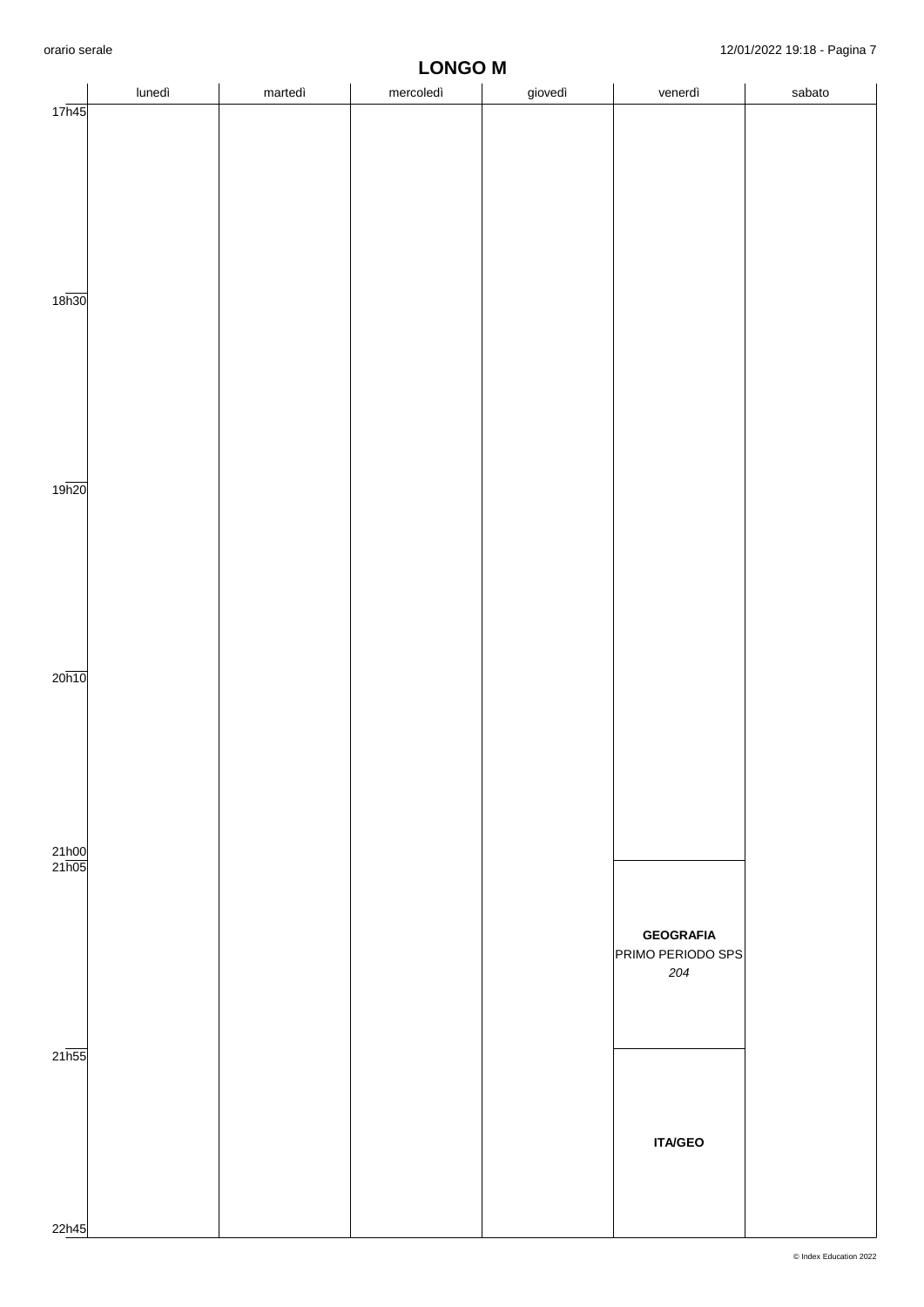| lunedì<br>U 2°/4° mese<br>207<br><b>TEDESCO</b><br>3SPS,3TUR<br>$205\,$<br><b>TEDESCO</b><br>3SPS, 3TUR<br><b>TEDESCO</b><br>PRIMO PERIODO SEC<br>PRIMO PERIODO SPS<br>203 ec az<br><b>TEDESCO</b> |  |                   | <b>INITUOTILE</b> |         |         |        |
|----------------------------------------------------------------------------------------------------------------------------------------------------------------------------------------------------|--|-------------------|-------------------|---------|---------|--------|
| 17h45<br>18 <sub>h30</sub><br>19h20<br>20h10<br>21h00<br>21h05<br>21h55                                                                                                                            |  | martedì           | mercoledì         | giovedì | venerdì | sabato |
|                                                                                                                                                                                                    |  |                   |                   |         |         |        |
|                                                                                                                                                                                                    |  |                   |                   |         |         |        |
|                                                                                                                                                                                                    |  |                   |                   |         |         |        |
|                                                                                                                                                                                                    |  |                   |                   |         |         |        |
|                                                                                                                                                                                                    |  |                   |                   |         |         |        |
|                                                                                                                                                                                                    |  |                   |                   |         |         |        |
|                                                                                                                                                                                                    |  |                   |                   |         |         |        |
|                                                                                                                                                                                                    |  |                   |                   |         |         |        |
|                                                                                                                                                                                                    |  |                   |                   |         |         |        |
|                                                                                                                                                                                                    |  |                   |                   |         |         |        |
|                                                                                                                                                                                                    |  |                   |                   |         |         |        |
|                                                                                                                                                                                                    |  |                   |                   |         |         |        |
|                                                                                                                                                                                                    |  |                   |                   |         |         |        |
|                                                                                                                                                                                                    |  |                   |                   |         |         |        |
|                                                                                                                                                                                                    |  |                   |                   |         |         |        |
|                                                                                                                                                                                                    |  |                   |                   |         |         |        |
|                                                                                                                                                                                                    |  |                   |                   |         |         |        |
|                                                                                                                                                                                                    |  |                   |                   |         |         |        |
|                                                                                                                                                                                                    |  |                   |                   |         |         |        |
|                                                                                                                                                                                                    |  |                   |                   |         |         |        |
|                                                                                                                                                                                                    |  |                   |                   |         |         |        |
|                                                                                                                                                                                                    |  |                   |                   |         |         |        |
|                                                                                                                                                                                                    |  |                   |                   |         |         |        |
|                                                                                                                                                                                                    |  |                   |                   |         |         |        |
|                                                                                                                                                                                                    |  |                   |                   |         |         |        |
|                                                                                                                                                                                                    |  |                   |                   |         |         |        |
|                                                                                                                                                                                                    |  |                   |                   |         |         |        |
|                                                                                                                                                                                                    |  |                   |                   |         |         |        |
|                                                                                                                                                                                                    |  |                   |                   |         |         |        |
|                                                                                                                                                                                                    |  |                   |                   |         |         |        |
|                                                                                                                                                                                                    |  |                   |                   |         |         |        |
|                                                                                                                                                                                                    |  |                   |                   |         |         |        |
|                                                                                                                                                                                                    |  |                   |                   |         |         |        |
|                                                                                                                                                                                                    |  |                   |                   |         |         |        |
|                                                                                                                                                                                                    |  |                   |                   |         |         |        |
|                                                                                                                                                                                                    |  |                   |                   |         |         |        |
|                                                                                                                                                                                                    |  |                   |                   |         |         |        |
|                                                                                                                                                                                                    |  |                   |                   |         |         |        |
|                                                                                                                                                                                                    |  |                   |                   |         |         |        |
|                                                                                                                                                                                                    |  |                   |                   |         |         |        |
|                                                                                                                                                                                                    |  |                   |                   |         |         |        |
|                                                                                                                                                                                                    |  |                   |                   |         |         |        |
|                                                                                                                                                                                                    |  |                   |                   |         |         |        |
|                                                                                                                                                                                                    |  |                   |                   |         |         |        |
|                                                                                                                                                                                                    |  |                   |                   |         |         |        |
|                                                                                                                                                                                                    |  |                   |                   |         |         |        |
|                                                                                                                                                                                                    |  |                   |                   |         |         |        |
|                                                                                                                                                                                                    |  |                   |                   |         |         |        |
|                                                                                                                                                                                                    |  |                   |                   |         |         |        |
|                                                                                                                                                                                                    |  |                   |                   |         |         |        |
|                                                                                                                                                                                                    |  |                   |                   |         |         |        |
|                                                                                                                                                                                                    |  |                   |                   |         |         |        |
|                                                                                                                                                                                                    |  |                   |                   |         |         |        |
|                                                                                                                                                                                                    |  |                   |                   |         |         |        |
|                                                                                                                                                                                                    |  |                   |                   |         |         |        |
|                                                                                                                                                                                                    |  |                   |                   |         |         |        |
|                                                                                                                                                                                                    |  |                   |                   |         |         |        |
|                                                                                                                                                                                                    |  |                   |                   |         |         |        |
|                                                                                                                                                                                                    |  |                   |                   |         |         |        |
|                                                                                                                                                                                                    |  |                   |                   |         |         |        |
|                                                                                                                                                                                                    |  |                   |                   |         |         |        |
|                                                                                                                                                                                                    |  |                   |                   |         |         |        |
|                                                                                                                                                                                                    |  |                   |                   |         |         |        |
|                                                                                                                                                                                                    |  |                   |                   |         |         |        |
|                                                                                                                                                                                                    |  |                   |                   |         |         |        |
|                                                                                                                                                                                                    |  |                   |                   |         |         |        |
|                                                                                                                                                                                                    |  |                   |                   |         |         |        |
|                                                                                                                                                                                                    |  |                   |                   |         |         |        |
|                                                                                                                                                                                                    |  |                   |                   |         |         |        |
|                                                                                                                                                                                                    |  | PRIMO PERIODO SEC |                   |         |         |        |
| PRIMO PERIODO SPS                                                                                                                                                                                  |  |                   |                   |         |         |        |
| $203$ ec az                                                                                                                                                                                        |  |                   |                   |         |         |        |
|                                                                                                                                                                                                    |  |                   |                   |         |         |        |
|                                                                                                                                                                                                    |  |                   |                   |         |         |        |
|                                                                                                                                                                                                    |  |                   |                   |         |         |        |
| 22h45                                                                                                                                                                                              |  |                   |                   |         |         |        |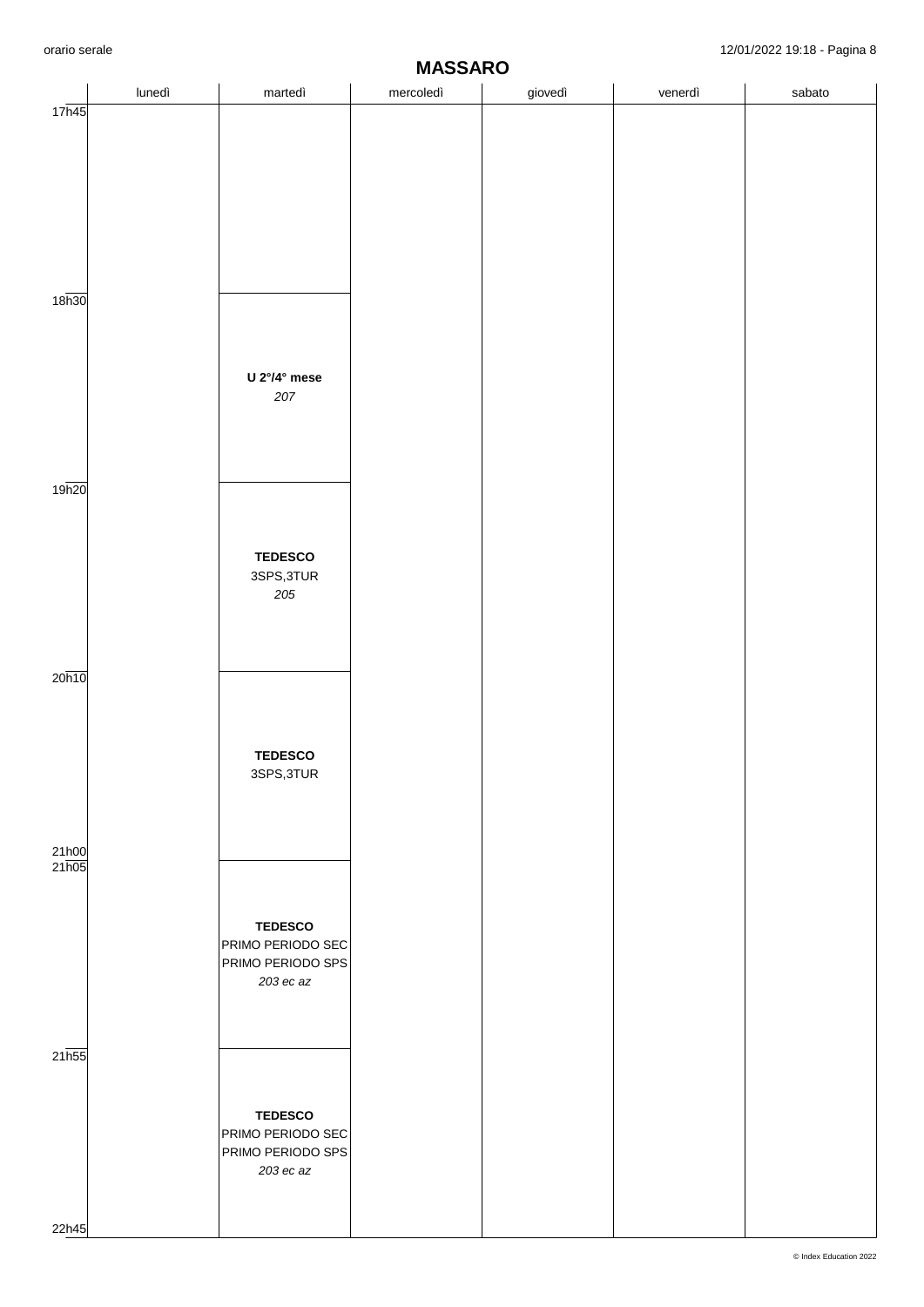|                |                                                   |                                                                     | <b>MEGA</b> |         |         | Ě      |
|----------------|---------------------------------------------------|---------------------------------------------------------------------|-------------|---------|---------|--------|
|                | lunedì                                            | martedì                                                             | mercoledì   | giovedì | venerdì | sabato |
| 17h45          |                                                   |                                                                     |             |         |         |        |
| 18h30          |                                                   | U 1settima mese<br>208                                              |             |         |         |        |
| 19h20          |                                                   | <b>MET OP</b><br>PRIMO PERIODO SPS<br>203 ec az                     |             |         |         |        |
| 20h10          |                                                   | <b>MTD/PSI</b><br>Prof. GIUFFRIDA<br>PRIMO PERIODO SPS<br>203 ec az |             |         |         |        |
| 21h00<br>21h05 | <b>MET OP</b><br>PRIMO PERIODO SPS<br>$203$ ec az |                                                                     |             |         |         |        |
| 21h55          |                                                   |                                                                     |             |         |         |        |
| 22h45          |                                                   |                                                                     |             |         |         |        |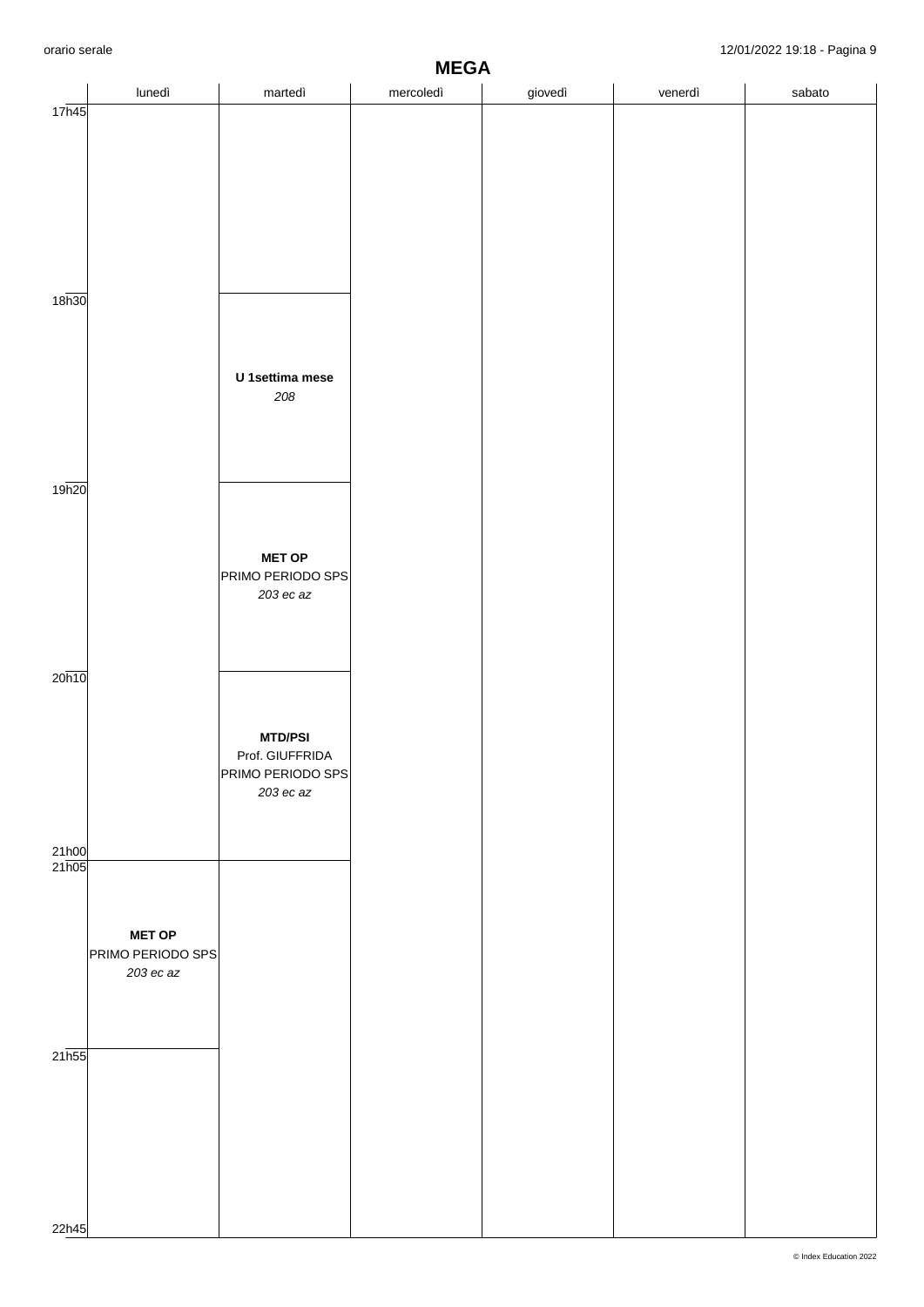|                | $\check{}$<br><b>MURA</b>                        |                                              |                                                              |                                      |                                       |        |  |  |  |  |
|----------------|--------------------------------------------------|----------------------------------------------|--------------------------------------------------------------|--------------------------------------|---------------------------------------|--------|--|--|--|--|
|                | lunedì                                           | martedì                                      | mercoledì                                                    | giovedì                              | venerdì                               | sabato |  |  |  |  |
| 17h45<br>18h30 |                                                  |                                              |                                                              |                                      |                                       |        |  |  |  |  |
|                | <b>TEC TURIST</b><br>3TUR<br>206                 |                                              |                                                              |                                      |                                       |        |  |  |  |  |
| 19h20          |                                                  |                                              |                                                              |                                      |                                       |        |  |  |  |  |
|                | <b>TECNICA AMMINISTRATIVA</b><br>5SPS<br>$213\,$ |                                              | <b>TEC TURIST</b><br>3TUR<br>206                             | <b>TEC TURIST</b><br>5TUR<br>$215\,$ | <b>TEC TURIST</b><br>5TUR<br>$215$    |        |  |  |  |  |
| 20h10          |                                                  |                                              |                                                              |                                      |                                       |        |  |  |  |  |
| 21h00          | <b>TEC TURIST</b><br>5TUR<br>215                 | <b>EC AZIEND</b><br>PRIMO PERIODO SEC<br>204 | <b>TEC TURIST</b><br>4TUR<br>208                             | <b>TEC TURIST</b><br>4TUR<br>208     |                                       |        |  |  |  |  |
| 21h05          | <b>TEC TURIST</b><br>3TUR<br>206                 | UD<br>216                                    |                                                              | UD<br>216                            | <b>EC AZIEND</b><br>PRIMO PERIODO SEC |        |  |  |  |  |
| 21h55<br>22h45 | <b>TEC TURIST</b><br>4TUR<br>208                 |                                              | TECNICA AMMINISTRATIVA TECNICA AMMINISTRATIVA<br>4SPS<br>207 | 4SPS<br>207                          |                                       |        |  |  |  |  |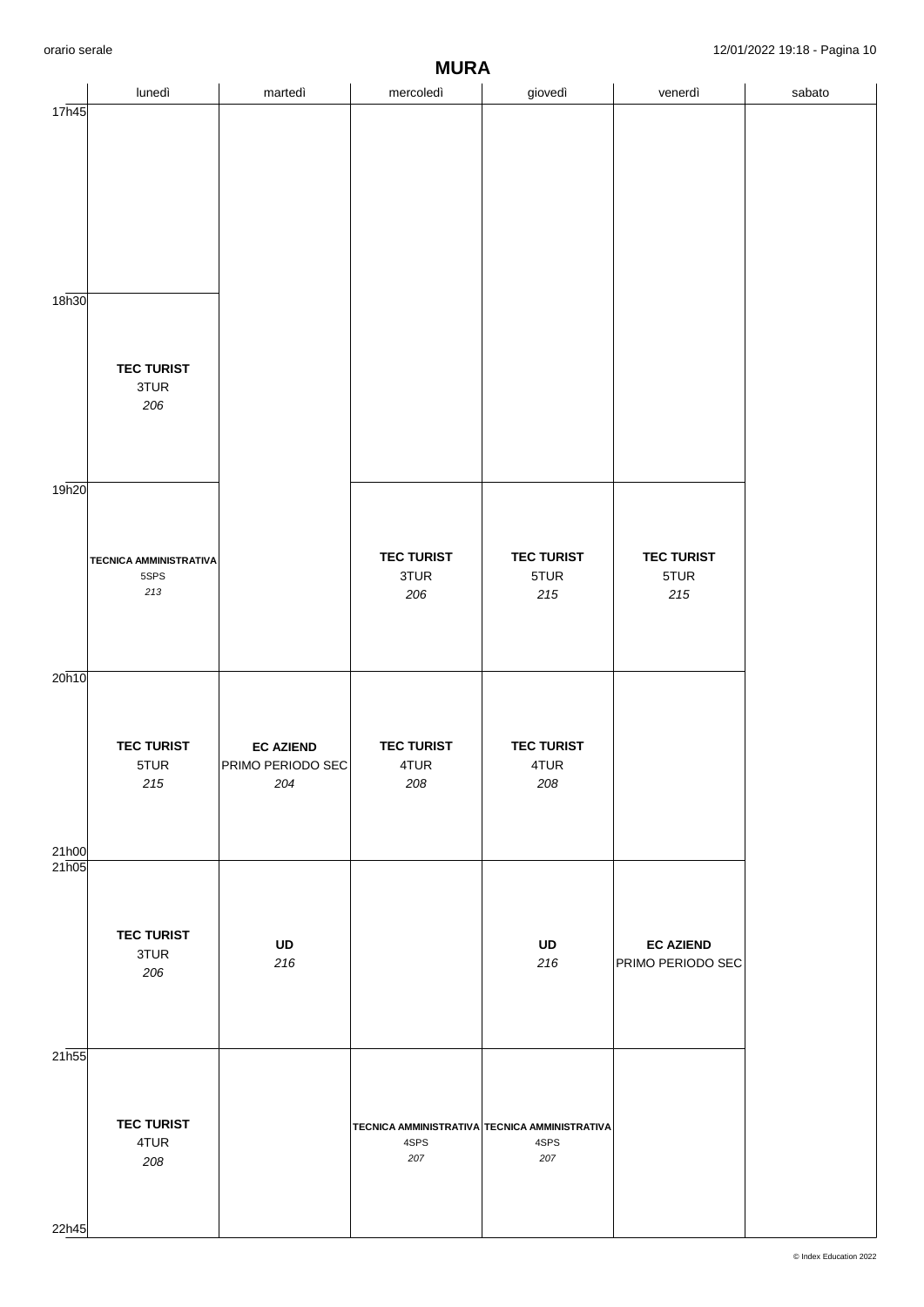|                           | $\tilde{\phantom{a}}$<br><b>PATISSO</b> |                       |                       |                              |         |        |  |  |  |
|---------------------------|-----------------------------------------|-----------------------|-----------------------|------------------------------|---------|--------|--|--|--|
|                           | lunedì                                  | martedì               | mercoledì             | giovedì                      | venerdì | sabato |  |  |  |
| 17h45                     |                                         |                       |                       |                              |         |        |  |  |  |
| 18 <sub>h30</sub>         | <b>MET OP</b><br>4SPS<br>207            | <b>MET OP</b><br>3SPS |                       | <b>MET OP C</b>              |         |        |  |  |  |
| 19h20                     |                                         |                       |                       |                              |         |        |  |  |  |
|                           | <b>MET OP C</b>                         |                       | <b>MET OP</b><br>3SPS | <b>MET OP C</b>              |         |        |  |  |  |
| 20h10                     |                                         |                       |                       |                              |         |        |  |  |  |
| 21h00                     | MET OP C                                |                       |                       | <b>MET OP</b><br>4SPS<br>207 |         |        |  |  |  |
| 21h05                     |                                         |                       |                       |                              |         |        |  |  |  |
| $21\overline{\text{h}55}$ |                                         |                       |                       |                              |         |        |  |  |  |
| 22h45                     |                                         |                       |                       |                              |         |        |  |  |  |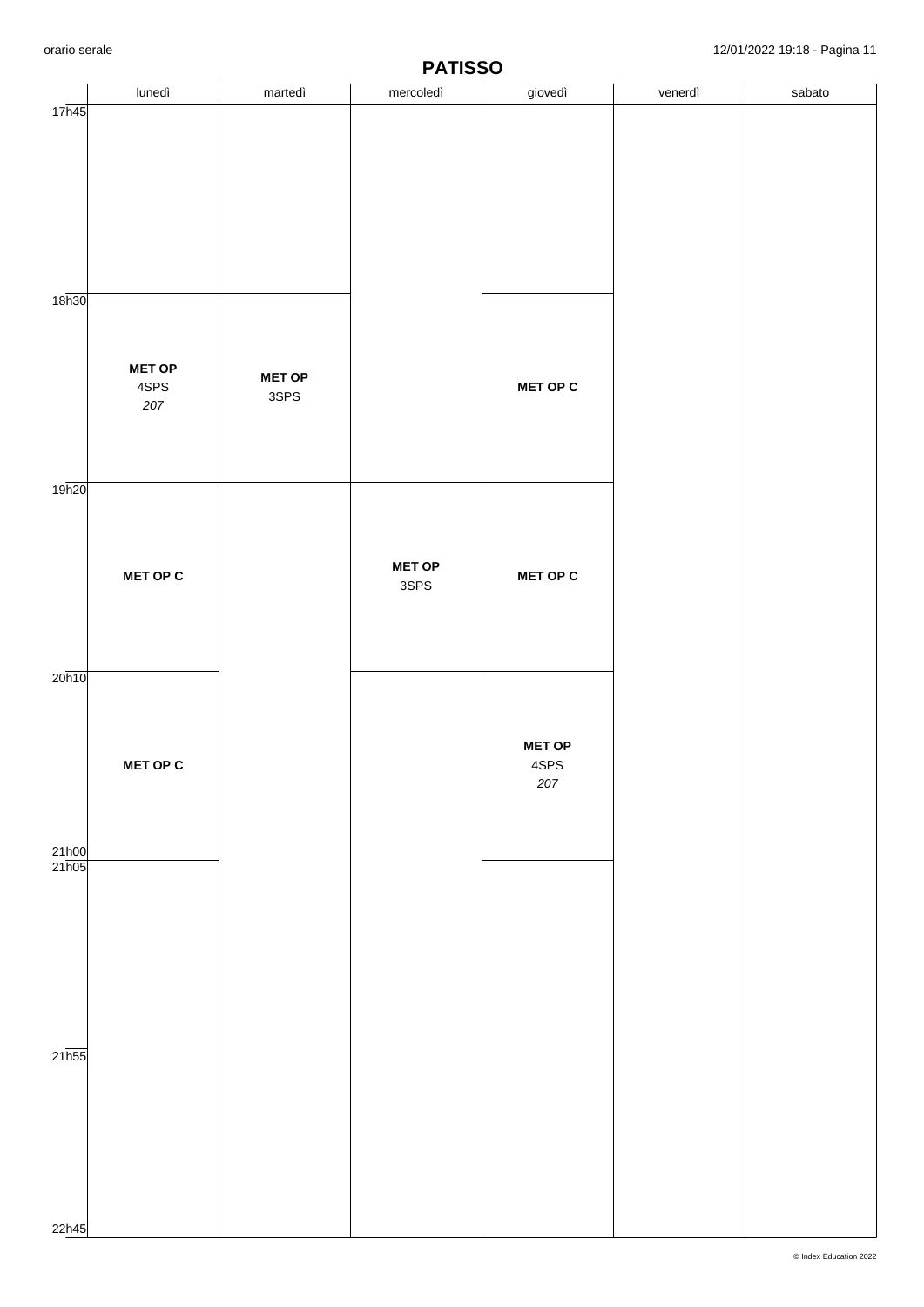|                    | lunedì | martedì         | mercoledì | giovedì | venerdì         | sabato |
|--------------------|--------|-----------------|-----------|---------|-----------------|--------|
| 17h45              |        |                 |           |         |                 |        |
|                    |        |                 |           |         |                 |        |
|                    |        |                 |           |         |                 |        |
|                    |        |                 |           |         |                 |        |
|                    |        |                 |           |         |                 |        |
|                    |        |                 |           |         |                 |        |
|                    |        |                 |           |         |                 |        |
|                    |        |                 |           |         |                 |        |
|                    |        |                 |           |         |                 |        |
| 18 <sub>h30</sub>  |        |                 |           |         |                 |        |
|                    |        |                 |           |         |                 |        |
|                    |        |                 |           |         |                 |        |
|                    |        | <b>SPAGNOLO</b> |           |         | <b>SPAGNOLO</b> |        |
|                    |        | 3TUR            |           |         | 5TUR<br>215     |        |
|                    |        |                 |           |         |                 |        |
|                    |        |                 |           |         |                 |        |
|                    |        |                 |           |         |                 |        |
| 19h20              |        |                 |           |         |                 |        |
|                    |        |                 |           |         |                 |        |
|                    |        |                 |           |         |                 |        |
|                    |        |                 |           |         | <b>SPAGNOLO</b> |        |
|                    |        | UD<br>206       |           |         | 3TUR            |        |
|                    |        |                 |           |         | 206             |        |
|                    |        |                 |           |         |                 |        |
|                    |        |                 |           |         |                 |        |
|                    |        |                 |           |         |                 |        |
| 20h10              |        |                 |           |         |                 |        |
|                    |        |                 |           |         |                 |        |
|                    |        |                 |           |         |                 |        |
|                    |        |                 |           |         |                 |        |
|                    |        |                 |           |         |                 |        |
|                    |        |                 |           |         |                 |        |
|                    |        |                 |           |         |                 |        |
| 21h00              |        |                 |           |         |                 |        |
| 21h05              |        |                 |           |         |                 |        |
|                    |        |                 |           |         |                 |        |
|                    |        |                 |           |         |                 |        |
|                    |        | <b>SPAGNOLO</b> |           |         | <b>SPAGNOLO</b> |        |
|                    |        | 5TUR            |           |         | 4TUR            |        |
|                    |        | $215\,$         |           |         | 208             |        |
|                    |        |                 |           |         |                 |        |
|                    |        |                 |           |         |                 |        |
| $21\overline{h55}$ |        |                 |           |         |                 |        |
|                    |        |                 |           |         |                 |        |
|                    |        |                 |           |         |                 |        |
|                    |        | <b>SPAGNOLO</b> |           |         |                 |        |
|                    |        | 4TUR            |           |         |                 |        |
|                    |        | 208             |           |         |                 |        |
|                    |        |                 |           |         |                 |        |
|                    |        |                 |           |         |                 |        |
| 22h45              |        |                 |           |         |                 |        |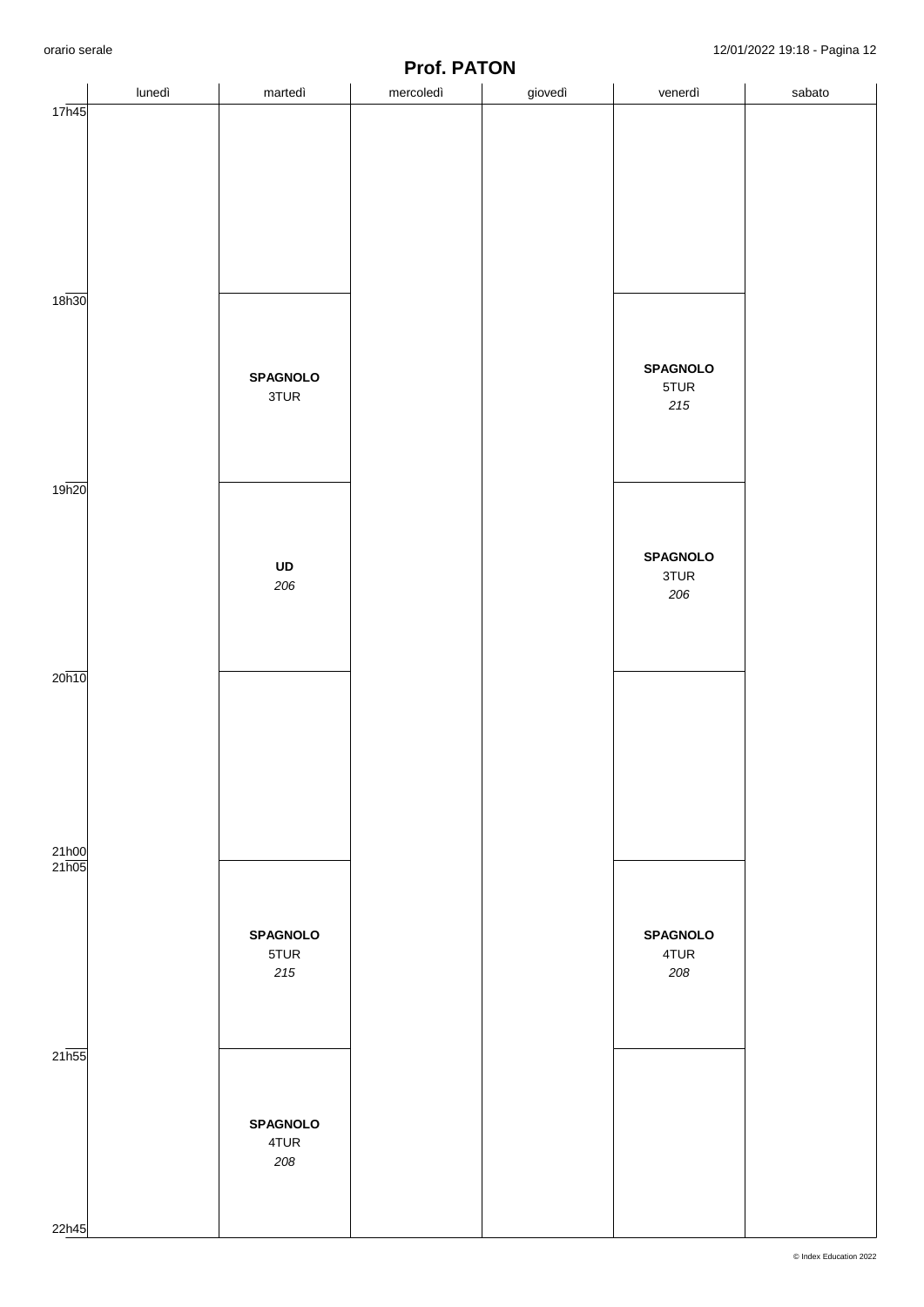|                   | lunedì                        | martedì                       | mercoledì                | giovedì                              | venerdì                      | sabato |
|-------------------|-------------------------------|-------------------------------|--------------------------|--------------------------------------|------------------------------|--------|
| 17h45             |                               |                               |                          |                                      |                              |        |
|                   |                               |                               |                          |                                      |                              |        |
|                   |                               |                               |                          |                                      |                              |        |
|                   |                               |                               |                          |                                      |                              |        |
|                   |                               |                               |                          |                                      |                              |        |
|                   |                               |                               |                          |                                      |                              |        |
|                   |                               |                               |                          |                                      |                              |        |
| 18h30             |                               |                               |                          |                                      |                              |        |
|                   |                               |                               |                          |                                      |                              |        |
|                   |                               |                               |                          |                                      |                              |        |
|                   | <b>ITALIANO</b>               |                               |                          | LETTERE                              | <b>ITALIANO</b>              |        |
|                   | 5SPS,5TUR<br>209              |                               |                          | 3SPS, 3TUR<br>209                    | 4SPS, 4TUR<br>209            |        |
|                   |                               |                               |                          |                                      |                              |        |
|                   |                               |                               |                          |                                      |                              |        |
| 19h20             |                               |                               |                          |                                      |                              |        |
|                   |                               |                               |                          |                                      |                              |        |
|                   |                               |                               |                          |                                      |                              |        |
|                   | <b>ITALIANO</b>               | <b>ITALIANO</b>               | <b>ITALIANO</b>          | <b>LETTERE</b>                       | ${\sf SD}$                   |        |
|                   | PRIMO PERIODO SEC             | 5SPS,5TUR                     | PRIMO PERIODO SEC        | 3SPS, 3TUR                           | 209                          |        |
|                   | 209                           | 209                           | 209                      | 209                                  |                              |        |
|                   |                               |                               |                          |                                      |                              |        |
|                   |                               |                               |                          |                                      |                              |        |
| 20h10             |                               |                               |                          |                                      |                              |        |
|                   |                               |                               |                          |                                      |                              |        |
|                   |                               |                               |                          |                                      |                              |        |
|                   | <b>ITALIANO</b><br>4SPS, 4TUR | <b>ITALIANO</b><br>4SPS, 4TUR | $\mathbf T$              | <b>ITALIANO</b><br>PRIMO PERIODO SEC | <b>ITALIANO</b><br>5SPS,5TUR |        |
|                   | 209                           | 209                           | 209                      | 209                                  | 209                          |        |
|                   |                               |                               |                          |                                      |                              |        |
|                   |                               |                               |                          |                                      |                              |        |
| 21h00<br>21h05    |                               |                               |                          |                                      |                              |        |
|                   |                               |                               |                          |                                      |                              |        |
|                   |                               |                               |                          |                                      |                              |        |
|                   |                               | <b>ITALIANO</b>               | <b>ITALIANO</b>          | <b>ITALIANO</b>                      | <b>LETTERE</b>               |        |
|                   |                               | 4SPS, 4TUR<br>209             | PRIMO PERIODO SEC<br>209 | 5SPS,5TUR<br>209                     | 3SPS, 3TUR<br>209            |        |
|                   |                               |                               |                          |                                      |                              |        |
|                   |                               |                               |                          |                                      |                              |        |
| 21 <sub>h55</sub> |                               |                               |                          |                                      |                              |        |
|                   |                               |                               |                          |                                      |                              |        |
|                   |                               |                               |                          |                                      |                              |        |
|                   | LETTERE                       |                               |                          |                                      |                              |        |
|                   | 3SPS, 3TUR                    |                               |                          |                                      |                              |        |
|                   | 209                           |                               |                          |                                      |                              |        |
|                   |                               |                               |                          |                                      |                              |        |
| 22h45             |                               |                               |                          |                                      |                              |        |

**PAVAN**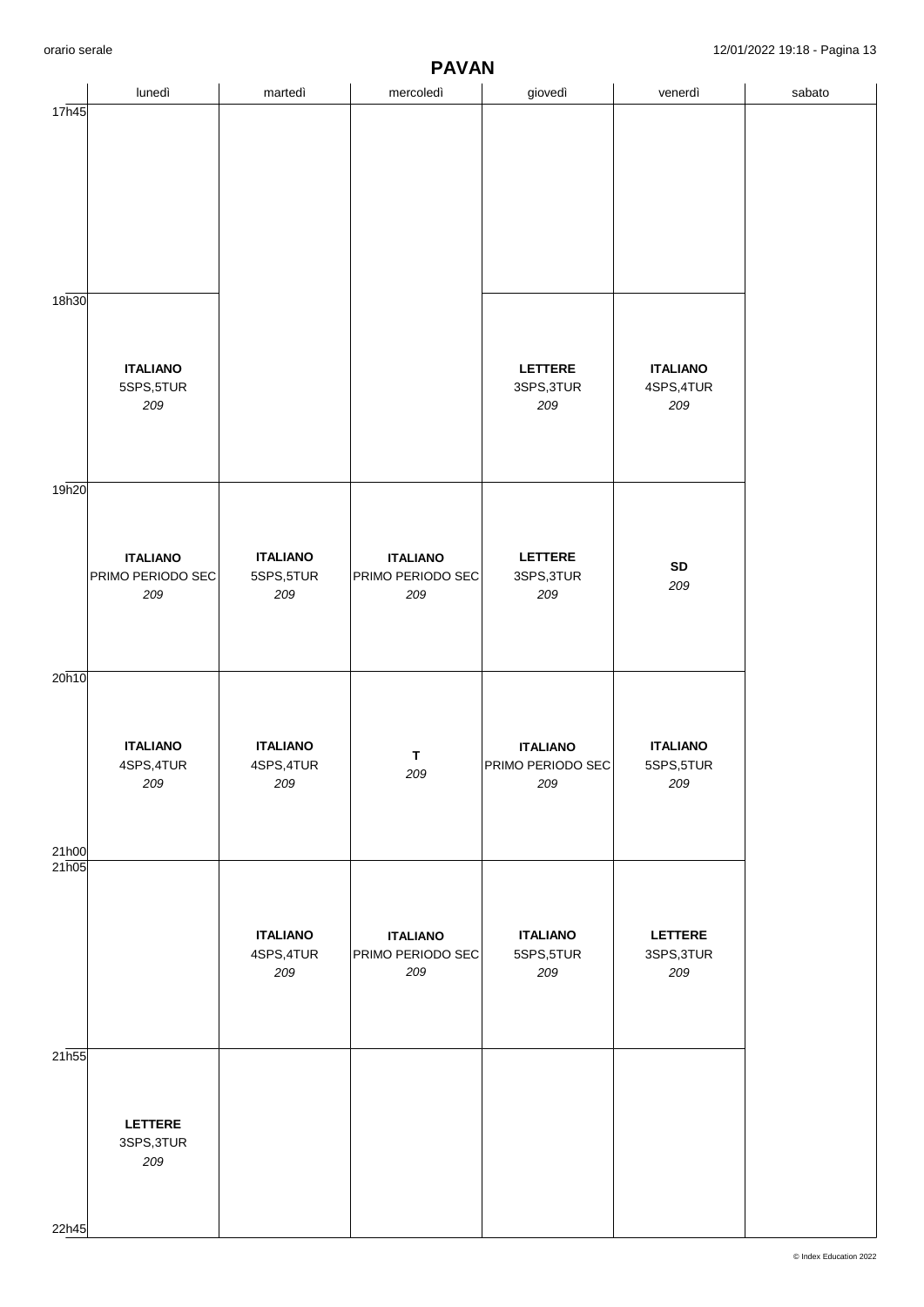|                    |                |         | <u>' L'INVELLLE</u> |                |                |        |
|--------------------|----------------|---------|---------------------|----------------|----------------|--------|
|                    | lunedì         | martedì | mercoledì           | giovedì        | venerdì        | sabato |
| 17h45              |                |         |                     |                |                |        |
|                    |                |         |                     |                |                |        |
|                    |                |         |                     |                |                |        |
|                    |                |         |                     |                |                |        |
|                    |                |         |                     |                |                |        |
|                    |                |         |                     |                | <b>TEDESCO</b> |        |
|                    |                |         |                     |                | 4SPS           |        |
|                    |                |         |                     |                |                |        |
|                    |                |         |                     |                | 207            |        |
|                    |                |         |                     |                |                |        |
|                    |                |         |                     |                |                |        |
|                    |                |         |                     |                |                |        |
|                    |                |         |                     |                |                |        |
| 18 <sub>h30</sub>  |                |         |                     |                |                |        |
|                    |                |         |                     |                |                |        |
|                    |                |         |                     |                |                |        |
|                    |                |         |                     |                |                |        |
|                    |                |         |                     |                |                |        |
|                    |                |         | <b>TEDESCO</b>      |                |                |        |
|                    |                |         | 4TUR                |                |                |        |
|                    |                |         | 208                 |                |                |        |
|                    |                |         |                     |                |                |        |
|                    |                |         |                     |                |                |        |
|                    |                |         |                     |                |                |        |
|                    |                |         |                     |                |                |        |
|                    |                |         |                     |                |                |        |
| 19h20              |                |         |                     |                |                |        |
|                    |                |         |                     |                |                |        |
|                    |                |         |                     |                |                |        |
|                    |                |         |                     |                |                |        |
|                    |                |         |                     |                |                |        |
|                    |                |         |                     |                |                |        |
|                    |                |         | $\mathsf T$         |                |                |        |
|                    |                |         |                     |                |                |        |
|                    |                |         |                     |                |                |        |
|                    |                |         |                     |                |                |        |
|                    |                |         |                     |                |                |        |
|                    |                |         |                     |                |                |        |
|                    |                |         |                     |                |                |        |
| 20h10              |                |         |                     |                |                |        |
|                    |                |         |                     |                |                |        |
|                    |                |         |                     |                |                |        |
|                    |                |         |                     |                |                |        |
|                    |                |         |                     |                |                |        |
|                    |                |         | <b>TEDESCO</b>      | <b>TEDESCO</b> |                |        |
|                    |                |         | 5TUR                | 5TUR           |                |        |
|                    |                |         | $215\,$             | $2\,15$        |                |        |
|                    |                |         |                     |                |                |        |
|                    |                |         |                     |                |                |        |
|                    |                |         |                     |                |                |        |
|                    |                |         |                     |                |                |        |
| 21h00              |                |         |                     |                |                |        |
| 21h05              |                |         |                     |                |                |        |
|                    |                |         |                     |                |                |        |
|                    |                |         |                     |                |                |        |
|                    |                |         |                     |                |                |        |
|                    | <b>TEDESCO</b> |         | <b>TEDESCO</b>      | <b>TEDESCO</b> |                |        |
|                    | 5SPS           |         | 5SPS                | 4SPS           |                |        |
|                    |                |         |                     |                |                |        |
|                    | 213            |         | $213\,$             | 207            |                |        |
|                    |                |         |                     |                |                |        |
|                    |                |         |                     |                |                |        |
|                    |                |         |                     |                |                |        |
|                    |                |         |                     |                |                |        |
| $21\overline{h55}$ |                |         |                     |                |                |        |
|                    |                |         |                     |                |                |        |
|                    |                |         |                     |                |                |        |
|                    |                |         |                     |                |                |        |
|                    |                |         |                     |                |                |        |
|                    |                |         |                     | <b>TEDESCO</b> |                |        |
|                    |                |         |                     | 4TUR           |                |        |
|                    |                |         |                     | 208            |                |        |
|                    |                |         |                     |                |                |        |
|                    |                |         |                     |                |                |        |
|                    |                |         |                     |                |                |        |
|                    |                |         |                     |                |                |        |
| 22h45              |                |         |                     |                |                |        |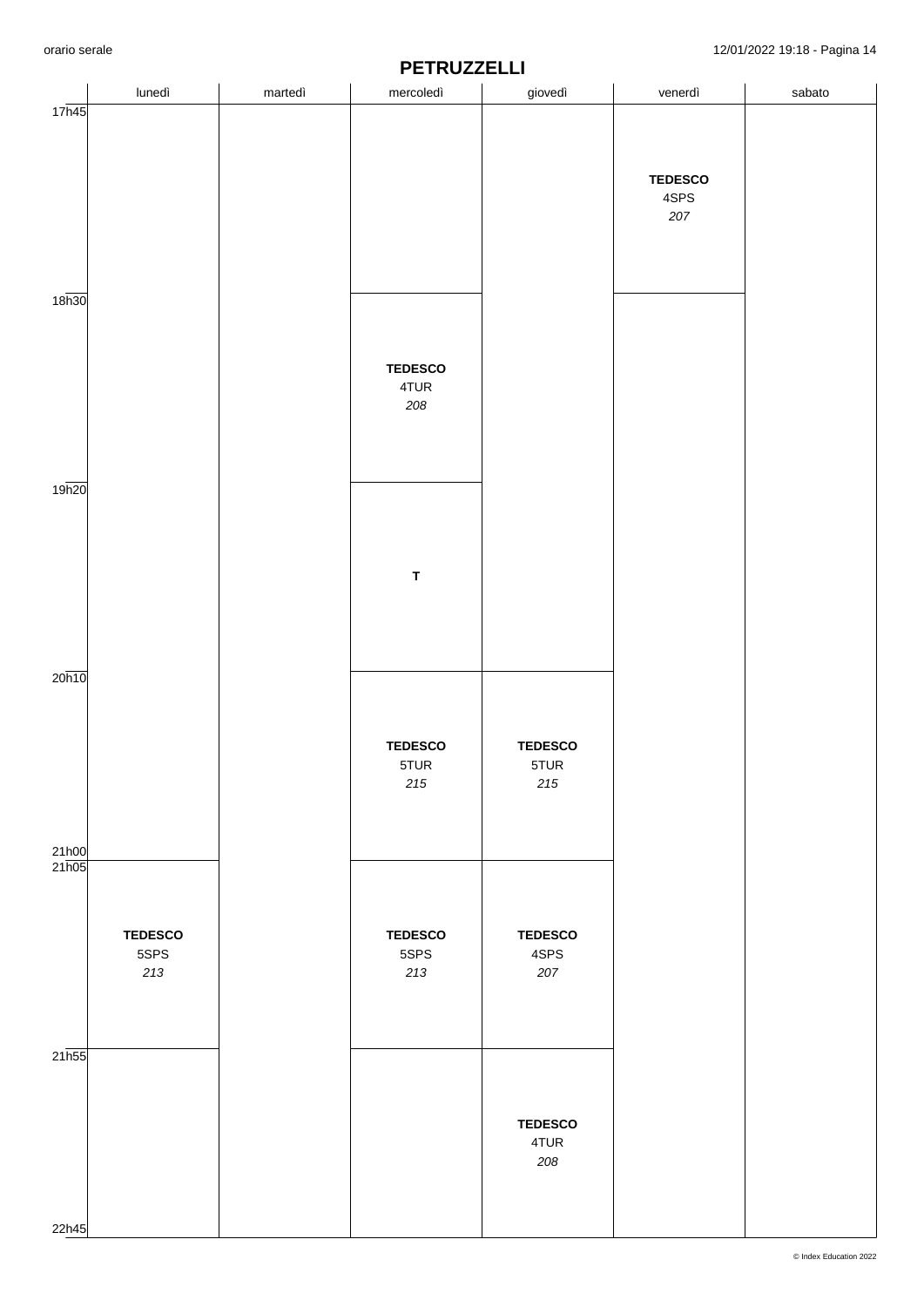|                   | lunedì | martedì           | mercoledì                           | giovedì | venerdì | sabato |
|-------------------|--------|-------------------|-------------------------------------|---------|---------|--------|
| 17h45             |        |                   |                                     |         |         |        |
|                   |        |                   |                                     |         |         |        |
|                   |        |                   |                                     |         |         |        |
|                   |        |                   |                                     |         |         |        |
|                   |        |                   |                                     |         |         |        |
|                   |        |                   |                                     |         |         |        |
|                   |        |                   |                                     |         |         |        |
|                   |        |                   |                                     |         |         |        |
|                   |        |                   |                                     |         |         |        |
|                   |        |                   |                                     |         |         |        |
| 18 <sub>h30</sub> |        |                   |                                     |         |         |        |
|                   |        |                   |                                     |         |         |        |
|                   |        |                   |                                     |         |         |        |
|                   |        |                   | <b>DIRITTO EC</b>                   |         |         |        |
|                   |        |                   | 5TUR                                |         |         |        |
|                   |        |                   | $2\sqrt{5}$                         |         |         |        |
|                   |        |                   |                                     |         |         |        |
|                   |        |                   |                                     |         |         |        |
|                   |        |                   |                                     |         |         |        |
| 19h20             |        |                   |                                     |         |         |        |
|                   |        |                   |                                     |         |         |        |
|                   |        |                   |                                     |         |         |        |
|                   |        |                   |                                     |         |         |        |
|                   |        |                   | <b>DIRITTO EC</b>                   |         |         |        |
|                   |        |                   | 5TUR                                |         |         |        |
|                   |        |                   | $2\sqrt{5}$                         |         |         |        |
|                   |        |                   |                                     |         |         |        |
|                   |        |                   |                                     |         |         |        |
|                   |        |                   |                                     |         |         |        |
| 20h10             |        |                   |                                     |         |         |        |
|                   |        |                   |                                     |         |         |        |
|                   |        |                   |                                     |         |         |        |
|                   |        |                   |                                     |         |         |        |
|                   |        | UD                | <b>LEGISLAZIONE SOCIO SANITARIA</b> |         |         |        |
|                   |        | 206               | 3SPS<br>${\bf 205}$                 |         |         |        |
|                   |        |                   |                                     |         |         |        |
|                   |        |                   |                                     |         |         |        |
|                   |        |                   |                                     |         |         |        |
| 21h00             |        |                   |                                     |         |         |        |
| 21h05             |        |                   |                                     |         |         |        |
|                   |        |                   |                                     |         |         |        |
|                   |        |                   |                                     |         |         |        |
|                   |        | <b>DIRITTO EC</b> | <b>LEGISLAZIONE SOCIO SANITARIA</b> |         |         |        |
|                   |        | 5SPS              | 3SPS                                |         |         |        |
|                   |        | 213               | 205                                 |         |         |        |
|                   |        |                   |                                     |         |         |        |
|                   |        |                   |                                     |         |         |        |
|                   |        |                   |                                     |         |         |        |
| 21h55             |        |                   |                                     |         |         |        |
|                   |        |                   |                                     |         |         |        |
|                   |        |                   |                                     |         |         |        |
|                   |        |                   |                                     |         |         |        |
|                   |        |                   | <b>DIRITTO EC</b>                   |         |         |        |
|                   |        |                   | 5SPS                                |         |         |        |
|                   |        |                   | 213                                 |         |         |        |
|                   |        |                   |                                     |         |         |        |
|                   |        |                   |                                     |         |         |        |
| 22h45             |        |                   |                                     |         |         |        |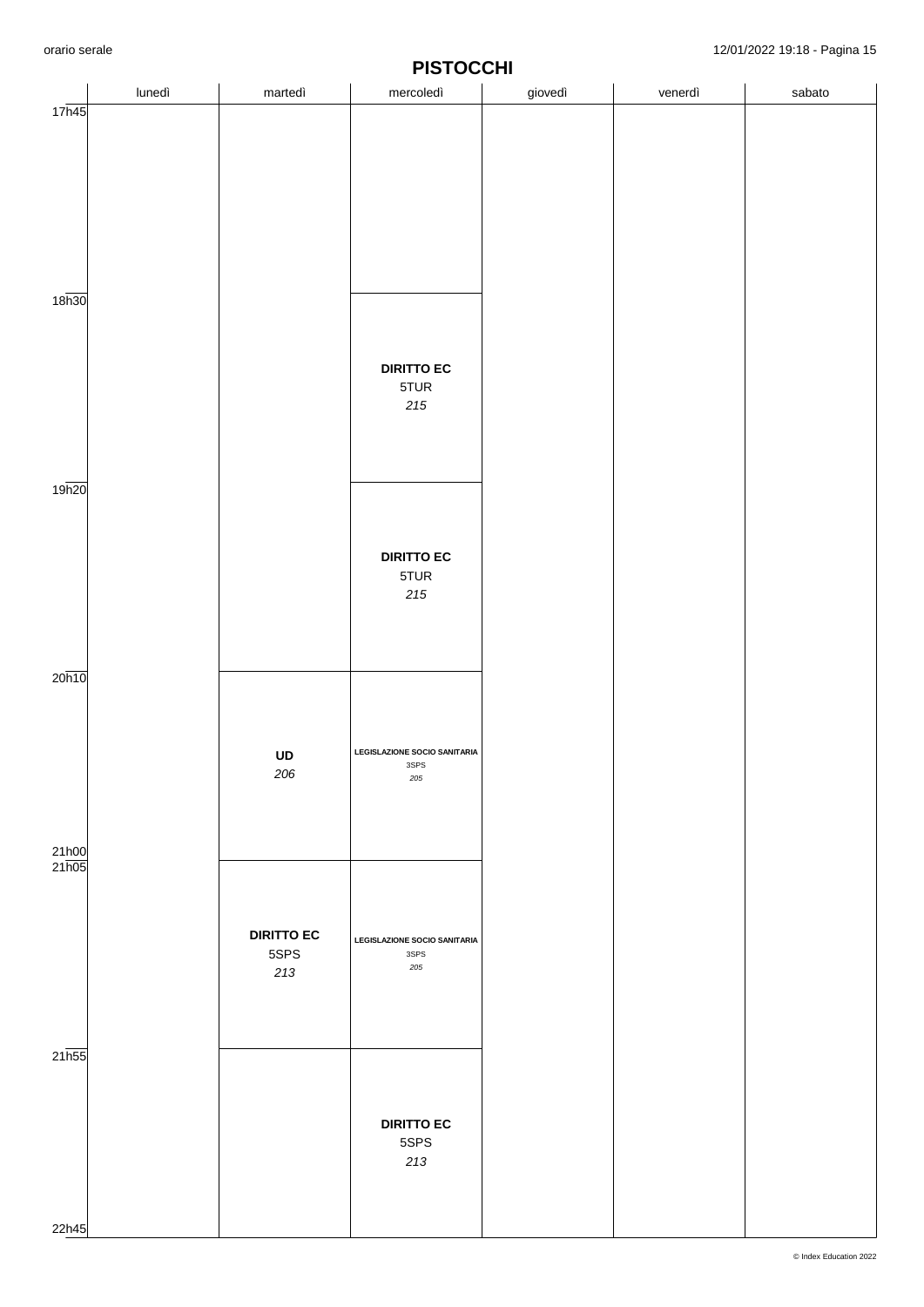|                | <b>SARZO</b>                                 |         |           |                                 |                                              |        |  |  |  |
|----------------|----------------------------------------------|---------|-----------|---------------------------------|----------------------------------------------|--------|--|--|--|
|                | lunedì                                       | martedì | mercoledì | giovedì                         | venerdì                                      | sabato |  |  |  |
| 17h45<br>18h30 |                                              |         |           |                                 |                                              |        |  |  |  |
|                | <b>GEOGRAFIA</b><br>PRIMO PERIODO SEC<br>204 |         |           | <b>GEOGRAFIA</b><br>4TUR<br>208 |                                              |        |  |  |  |
| 19h20          | <b>GEOGRAFIA</b><br>4TUR<br>208              |         |           | UD<br>205                       |                                              |        |  |  |  |
| 20h10<br>21h00 | <b>GEOGRAFIA</b><br>3TUR<br>206              |         |           |                                 | <b>GEOGRAFIA</b><br>PRIMO PERIODO SEC<br>204 |        |  |  |  |
| 21h05          | <b>GEOGRAFIA</b><br>5TUR<br>$215\,$          |         |           |                                 | <b>GEOGRAFIA</b><br>5TUR<br>$215\,$          |        |  |  |  |
| 21h55<br>22h45 |                                              |         |           |                                 | <b>GEOGRAFIA</b><br>3TUR<br>206              |        |  |  |  |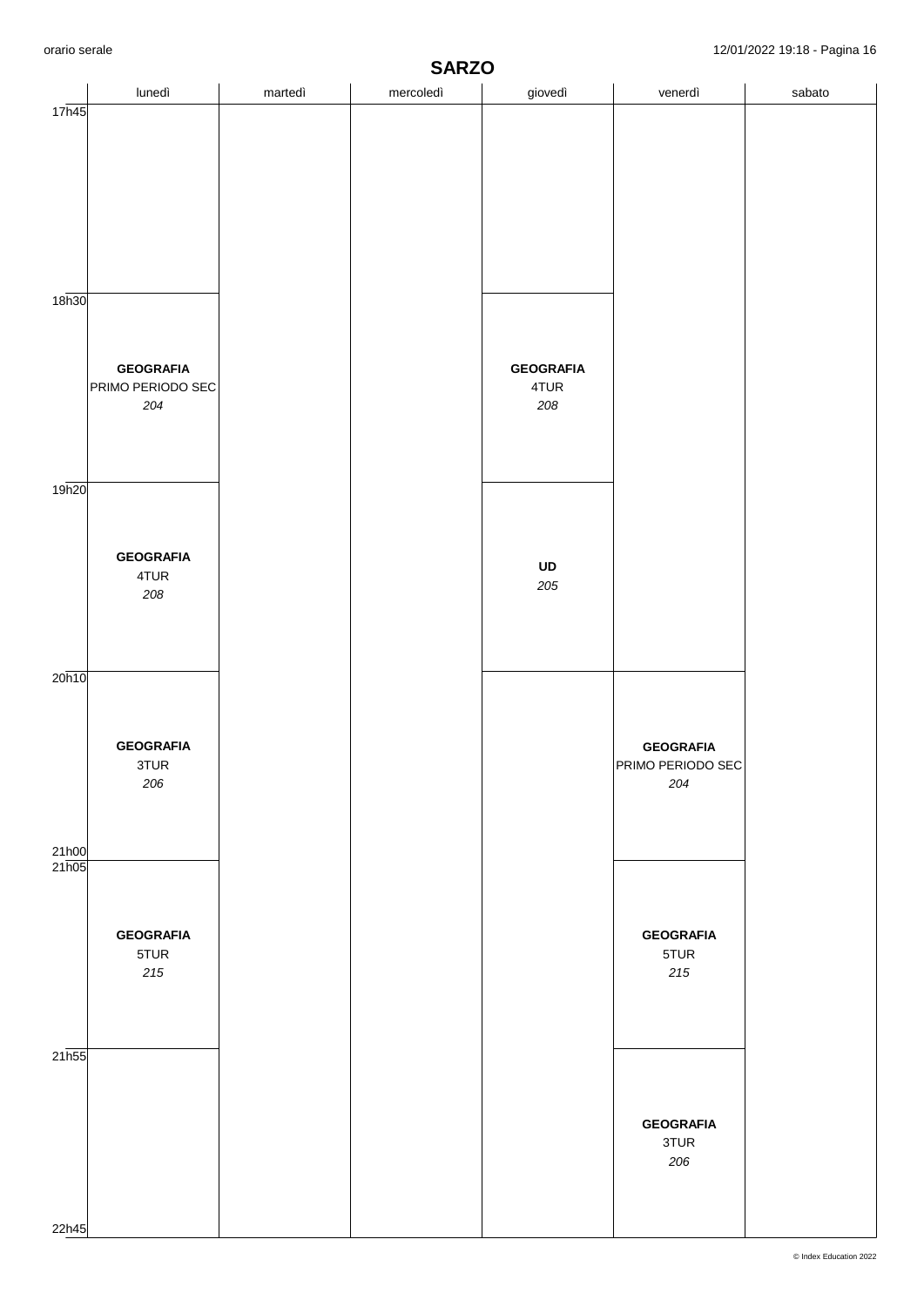|                           | lunedì | martedì | <b>VILLAINI</b><br>mercoledì | giovedì | venerdì        | sabato |
|---------------------------|--------|---------|------------------------------|---------|----------------|--------|
| 17h45                     |        |         |                              |         |                |        |
|                           |        |         |                              |         |                |        |
|                           |        |         |                              |         |                |        |
|                           |        |         |                              |         |                |        |
|                           |        |         |                              |         |                |        |
|                           |        |         |                              |         |                |        |
| 18 <sub>h30</sub>         |        |         |                              |         |                |        |
|                           |        |         |                              |         |                |        |
|                           |        |         |                              |         |                |        |
|                           |        |         |                              |         | <b>DISP</b>    |        |
|                           |        |         |                              |         | 212 ec az      |        |
|                           |        |         |                              |         |                |        |
|                           |        |         |                              |         |                |        |
| 19h20                     |        |         |                              |         |                |        |
|                           |        |         |                              |         |                |        |
|                           |        |         | <b>ST ARTE</b>               |         | ${\sf SD}$     |        |
|                           |        |         | 4TUR<br>208                  |         | 212 ec az      |        |
|                           |        |         |                              |         |                |        |
|                           |        |         |                              |         |                |        |
| $20\overline{h10}$        |        |         |                              |         |                |        |
|                           |        |         |                              |         |                |        |
|                           |        |         | <b>ST ARTE</b>               |         | <b>ST ARTE</b> |        |
|                           |        |         | 3TUR<br>206                  |         | 4TUR<br>208    |        |
|                           |        |         |                              |         |                |        |
|                           |        |         |                              |         |                |        |
| $\frac{21h00}{21h05}$     |        |         |                              |         |                |        |
|                           |        |         |                              |         |                |        |
|                           |        |         | <b>ST ARTE</b>               |         |                |        |
|                           |        |         | 5TUR                         |         |                |        |
|                           |        |         | $215$                        |         |                |        |
|                           |        |         |                              |         |                |        |
|                           |        |         |                              |         |                |        |
| $21\overline{\text{h}55}$ |        |         |                              |         |                |        |
|                           |        |         |                              |         |                |        |
|                           |        |         | <b>ST ARTE</b><br>3TUR       |         |                |        |
|                           |        |         | 206                          |         |                |        |
|                           |        |         |                              |         |                |        |
| 22h45                     |        |         |                              |         |                |        |